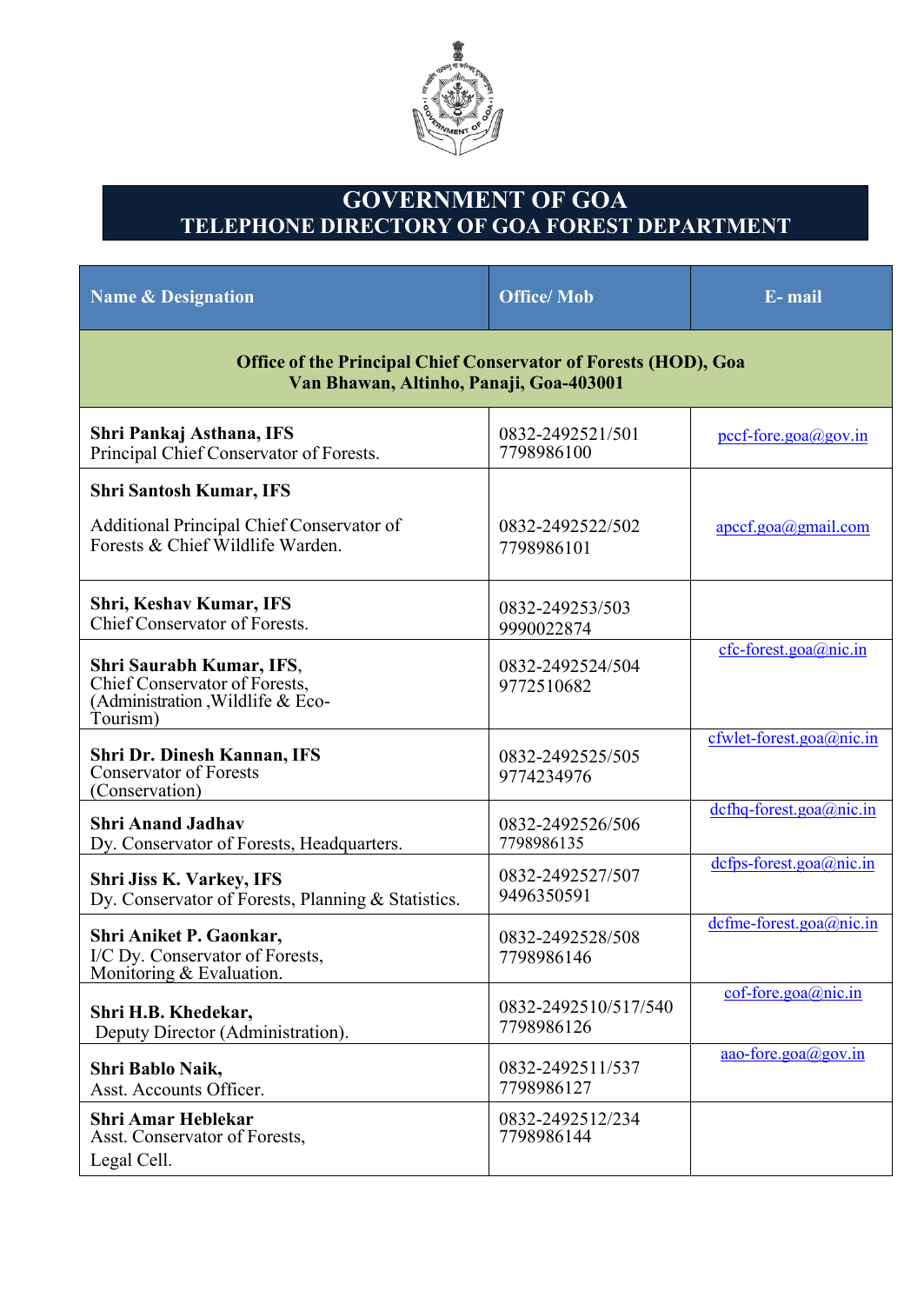| <b>Goa Forest Development Corporation, Panaji</b>                                                                                       |                                    |                               |  |  |  |
|-----------------------------------------------------------------------------------------------------------------------------------------|------------------------------------|-------------------------------|--|--|--|
| <b>Shri Santosh Kumar, IFS</b><br>Managing Director<br>1 <sup>st</sup> Lift, 3 <sup>rd</sup> Floor, Junta House<br>Panjim, Goa -403 001 | 0832-2421728/845<br>7798986101     | mdgfdc@gmail.com              |  |  |  |
| Shri Nandakumar E Parab,<br>I/C General Manager                                                                                         | 0832-2421728/845<br>7798986149     |                               |  |  |  |
| <b>North Division, Ponda</b>                                                                                                            |                                    |                               |  |  |  |
| <b>Shri Santosh H. Phadte,</b><br>Deputy Conservator of Forests                                                                         | 0832-2312095/2312856<br>9822487164 | $dcf north-forest.goa@nic.in$ |  |  |  |
| Shri A. G. Samant<br><b>Assistant Conservator of Forests</b><br>Ponda - Goa                                                             | 0832-2312095/2312856<br>7798986128 |                               |  |  |  |
| Shri S. R. Prabhu<br>Sub-Divisional Forest Officer,<br>Ponda - Goa                                                                      | 0832-2312095<br>7798986156         |                               |  |  |  |
| <b>Shri Deepak Pednekar</b><br>Sub-Divisional Forest Officer,<br>Mapusa - Goa                                                           | 7798986129                         |                               |  |  |  |
| ForestSettlement Officer, North Valpoi<br>- Goa / Deputy Collector, Sattari                                                             |                                    |                               |  |  |  |
|                                                                                                                                         | <b>South Division, Margao</b>      |                               |  |  |  |
| <b>Shri PremKumar R., IFS</b><br>Deputy Conservator of Forests,                                                                         | 0832-2756309/2750246<br>7798986120 | dcfsouth-forest.goa@nic.in    |  |  |  |
| <b>Shri Minguel Fernandes</b><br><b>Assistant Conservator of Forests</b><br>Marago - Goa                                                | 0832-2756309/2750246<br>7798986172 |                               |  |  |  |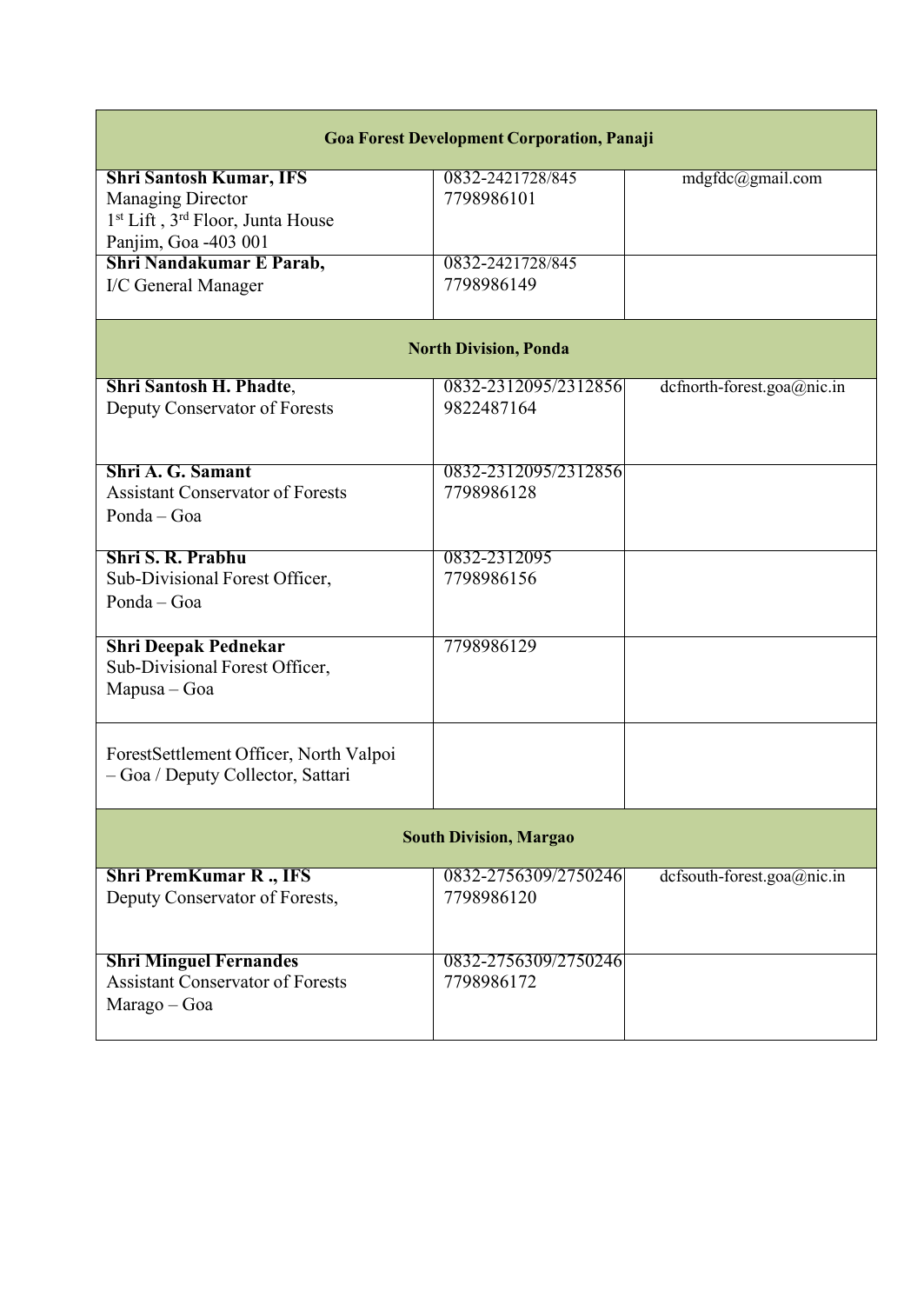| <b>Shri Vishal Surve</b>                                        | 0832-2750246                                               |                              |  |
|-----------------------------------------------------------------|------------------------------------------------------------|------------------------------|--|
| Sub-Divisional Forest Officer,                                  | 7798986138                                                 |                              |  |
| Quepem - Goa                                                    |                                                            |                              |  |
|                                                                 |                                                            |                              |  |
| Shri Vishal Surve (addl.charge)                                 | 7798986138                                                 |                              |  |
| Sub-Divisional Forest Officer,                                  |                                                            |                              |  |
| Canacona - Goa                                                  |                                                            |                              |  |
|                                                                 | 0832-2662327                                               |                              |  |
| Forest Settlement Officer,                                      |                                                            |                              |  |
| South, Quepem - Goa                                             |                                                            |                              |  |
|                                                                 |                                                            |                              |  |
|                                                                 | Wildlife & Eco-tourism North Division, Panaji,             |                              |  |
| <b>Shri Jabestin A., IFS</b>                                    |                                                            |                              |  |
|                                                                 | 0832-2229701/2422864                                       | dcfwlnorth-                  |  |
| Deputy Conservator of Forests                                   | 7798986110                                                 | forest.goa@nic.in            |  |
|                                                                 |                                                            |                              |  |
| Smt. Tejwaswini Pusuluri, IFS (P)                               | 0832-2229701/2422864                                       |                              |  |
| Assistant Conservator of Forests,                               | 8500275002                                                 |                              |  |
| Panaji<br><b>Shri Paresh Porob</b>                              |                                                            |                              |  |
| Asst. Conservator of Forests, Zoo Manager,                      | 7798986151                                                 |                              |  |
| Bondla                                                          |                                                            |                              |  |
|                                                                 |                                                            |                              |  |
|                                                                 | Wildlife & Eco-tourism South Division, Margao              |                              |  |
| Shri. Prem Kumar R. IFS,                                        | 0832-2756980                                               | dcfwlsouth-                  |  |
| Deputy Conservator of Forests                                   | 7798986120                                                 | forest.goa@nic.in            |  |
|                                                                 |                                                            |                              |  |
| <b>Shri Damodar P. Salelkar</b>                                 | 0832-2756980                                               |                              |  |
| Assistant Conservator of Forests, Margao                        | 7798986158                                                 |                              |  |
|                                                                 | <b>Working Plan Division, Panaji</b>                       |                              |  |
| <b>Shri Anisha Kalkoor M., IFS</b>                              | 0832-2492509                                               | $defwp-forest.google@nic.in$ |  |
| I/C Dy. Conservator of Forests,                                 | 7798986115                                                 |                              |  |
| Shri Dilesh A.G. Dessai,                                        | 0832-2492545                                               |                              |  |
| <b>Chief Forest Surveyor</b>                                    | 7798986157                                                 |                              |  |
| <b>Shri Jose Colaco</b>                                         | 0832-2492516                                               |                              |  |
| <b>Asst. Conservator of Forests</b>                             | 7798986133                                                 |                              |  |
|                                                                 |                                                            |                              |  |
|                                                                 |                                                            |                              |  |
|                                                                 | <b>Social Forestry, Parks &amp; Garden Division, Ponda</b> |                              |  |
|                                                                 |                                                            | dcfsf-forest.goa@nic.in      |  |
| <b>Shri Pee Lee Ete, IFS</b>                                    | 0832-2312009                                               |                              |  |
|                                                                 | 8837496292                                                 |                              |  |
| Deputy Conservator of Forests                                   |                                                            |                              |  |
|                                                                 | 7798986235                                                 |                              |  |
| <b>Shri Dyaneshwar Kudalkar</b><br>Asst. Conservator of Forests |                                                            |                              |  |